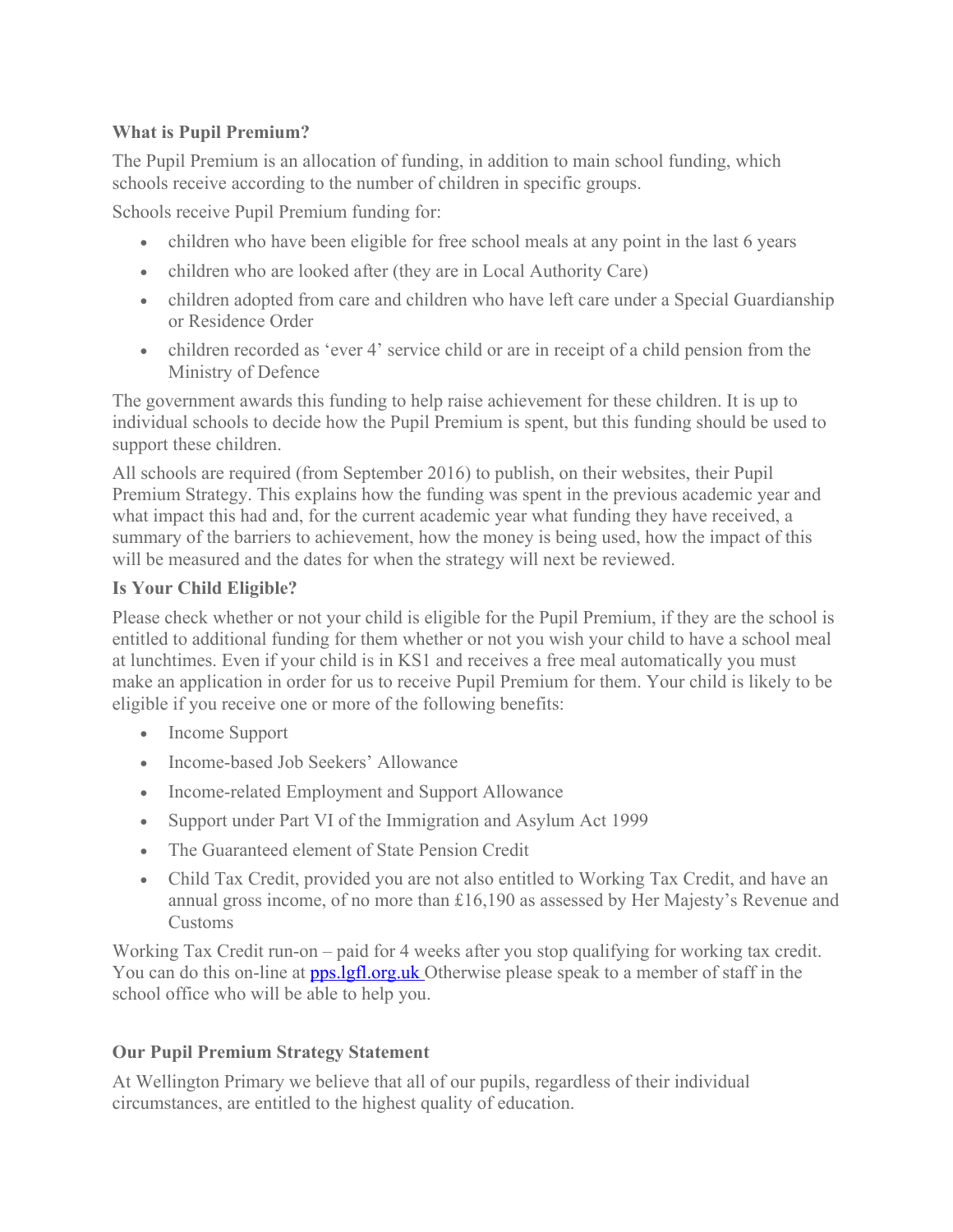We ensure that the learning needs of all pupils, including those who belong to vulnerable groups, are met through consistently high quality teaching and learning in the classroom, access to a wide range of opportunities within and beyond the curriculum and, where appropriate, intervention programmes for groups of children and individual pupils.

The progress and attainment of all pupils throughout the school is carefully monitored and where pupils are at risk of underachievement, targeted intervention programmes are put in place.

We recognise that not all pupils in receipt of free school meals are socially disadvantaged and that not all disadvantaged pupils are registered for free school meals.

Pupil Premium is allocated within our school to support pupils who have been identified as being disadvantaged and at risk of underachievement. The funding may be allocated to classes, groups or individuals where a need has been identified through our monitoring systems. Not all pupils who receive free school meals will be receiving additional support at any one time.

| <b>Academic Year</b>               | 2018/19 | <b>Total PP Budget</b>                   | £81,840 |
|------------------------------------|---------|------------------------------------------|---------|
| Total number of<br>pupils (Sep 18) | 629     | Number of pupils<br>eligible for PP (Sep | 62      |

### KS2 2018 Pupil Outcomes for Pupil Premium

| Subject        | <b>Outcomes</b>            | Wellington<br>Primary | <b>National</b> |
|----------------|----------------------------|-----------------------|-----------------|
| <b>Reading</b> | % achieving expected level | 70%                   | 66%             |
|                | Progress measure           |                       | $-0.7$          |
|                |                            |                       |                 |
| <b>Writing</b> | % achieving expected level | 87%                   | 66%             |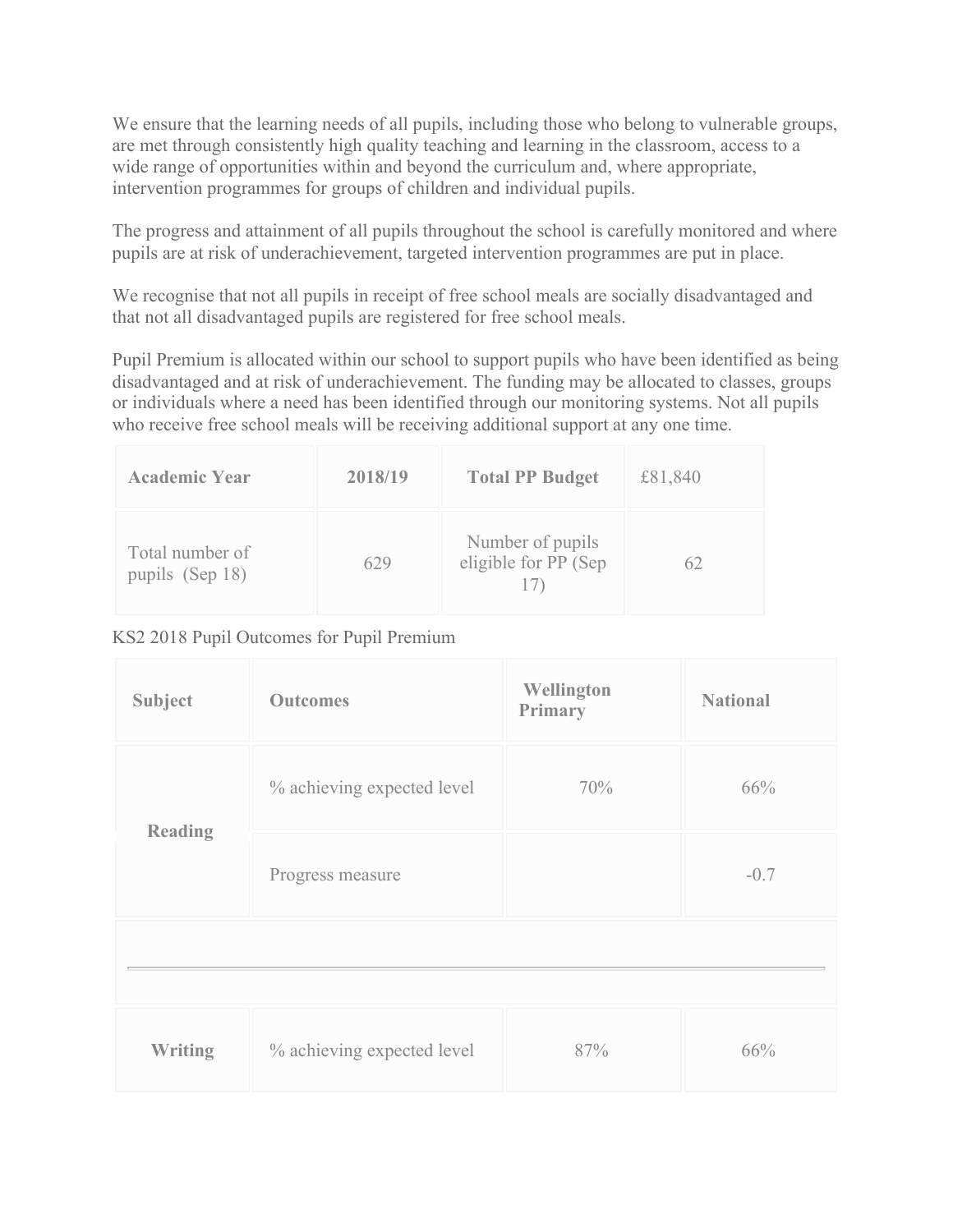|                         |  |                            | Progress measure                                 |          |                                           |                  | $-0.4$ |  |
|-------------------------|--|----------------------------|--------------------------------------------------|----------|-------------------------------------------|------------------|--------|--|
|                         |  |                            |                                                  |          |                                           |                  |        |  |
|                         |  | % achieving expected level |                                                  | 70%      |                                           | 63%              |        |  |
| <b>Maths</b>            |  | Progress measure           |                                                  |          |                                           | $-0.6$           |        |  |
| <b>Academic</b><br>Year |  | 2017/18                    | <b>Total</b><br>PP<br><b>Budget</b><br>$\pounds$ | £102,960 | Date of<br>most<br>recent<br>PP<br>review | September 2017   |        |  |
| Total<br>number of      |  | 525                        | Number<br>of<br>pupils                           | 78       | Date of<br>next PP<br>$\sim$ $\sim$       | <b>July 2018</b> |        |  |

| number of<br>pupils | 525 | pupils<br>eligible<br>for PP | HEXU F F<br>Strategy<br>Review |  |
|---------------------|-----|------------------------------|--------------------------------|--|
|                     |     |                              |                                |  |

### **Barriers to Achievement**

We have identified the following as presenting the most significant barriers to achievement for our pupils:

- Lack of access to books outside of school
- Lack of access to extra curricula activities (eg: music tuition, sporting activities, visits out)
- Transition, moving schools, moving areas
- Social and emotional needs leading to poor behaviour/poor focus on learning
- Language deprivation
- Poor access to learning resources
- Specific learning needs
- Lack of ICT facilities in the home
- Early stages learners of English